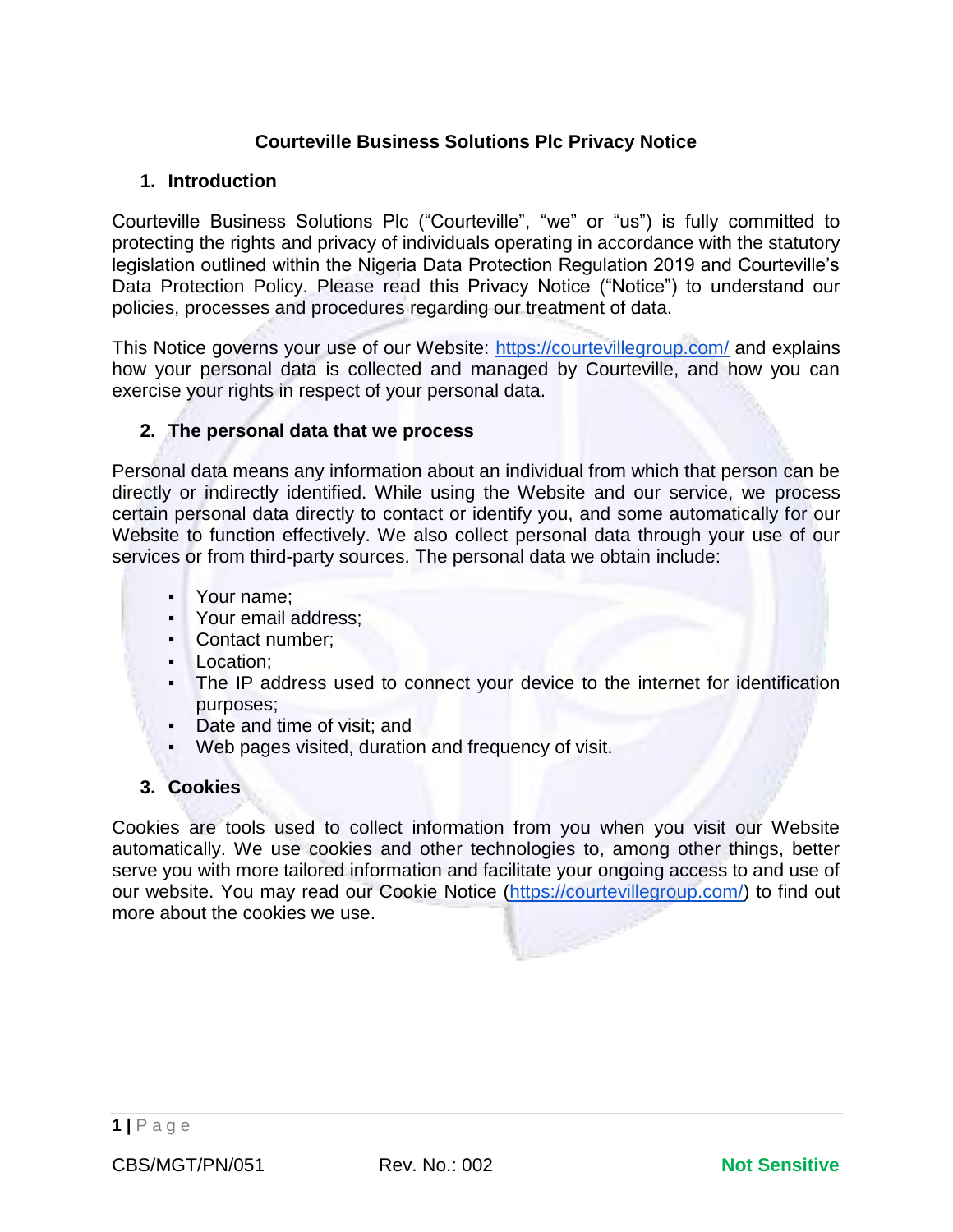# **4. Purpose of processing your data and the lawful basis**

We collect your data to:

| <b>Purpose of Processing</b>                                                                                                                                                                                                                                                                                   | <b>Lawful Bases</b> |
|----------------------------------------------------------------------------------------------------------------------------------------------------------------------------------------------------------------------------------------------------------------------------------------------------------------|---------------------|
| Update and<br>enhance<br>our<br><b>Courteville Customer database</b><br>Establish your identity and assess<br>applications for our products and<br>services<br>Pricing and designing our products<br>and services<br>Managing our relationship with you<br>To prevent fraud and crime on our<br>platform       | Legitimate Interest |
| To provide our services to you<br>To register you as a user<br>To manage your account and profile<br>To authenticate you when you log in<br>To track your billing and payment<br>history<br>To communicate with you and for<br>customer support<br>To inform you whenever there are<br>changes to our services | Contract            |
| To send marketing communications<br>to you                                                                                                                                                                                                                                                                     | Consent             |
| We process personal data to fulfil<br>legal requirements where needed.<br>To verify the identity of individuals<br>or organizations trying to use our<br>platform.                                                                                                                                             | Legal obligation    |

# **5. Your rights as a data subject**

As a data subject, the law vests you with certain rights—they include the right to:

- a. access personal data we hold about you by requesting a copy of the personal data we hold about you;
- b. rectify such information where you believe it to be inaccurate;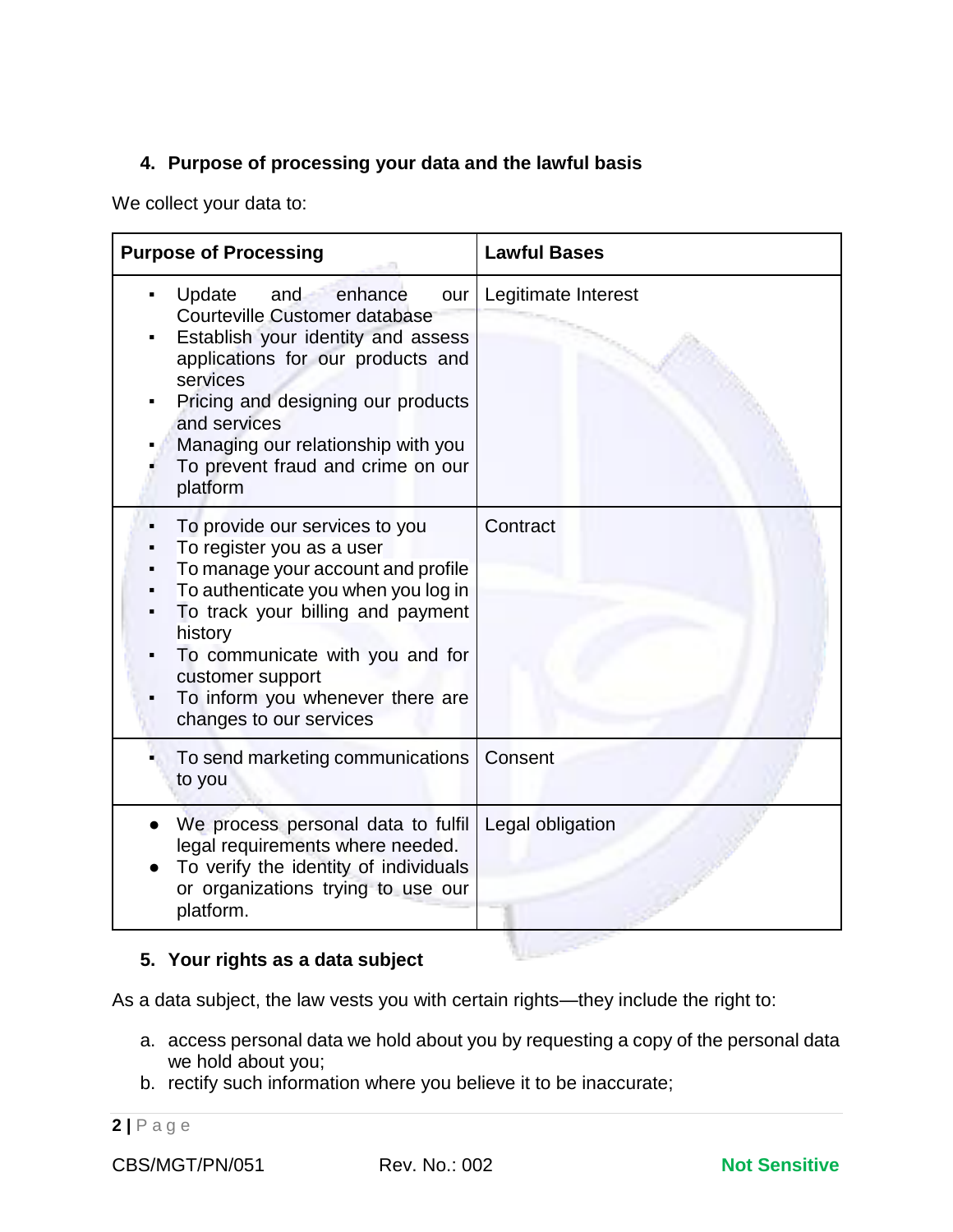- c. restrict the processing of your data in certain circumstances;
- d. object to the processing of your data where we intend to process such data for marketing purposes;
- e. where feasible, receive all personal data you have provided to us—in a structured, commonly used, and machine-readable format—and to transmit the information to another data controller;
- f. request the erasure of your data (also known as the right to be forgotten);
- g. withdraw your consent to the processing of your personal data; and
- h. Lodge a complaint with a relevant authority, where you have reason to believe that we have violated the term(s) of this Privacy Notice. (You may complain or seek redress from us within 30 days from the time you first detected the alleged violation).

You may seek to exercise any of the above rights at any time by sending us an email at [scmu@courtevillegroup.com.](mailto:scmu@courtevillegroup.com) The supervisory authority is the National Information Technology Development Agency (NITDA), and the complaint can be sent via email at [dpo@nitda.gov.ng](mailto:dpo@nitda.gov.ng)

# **6. Who we share your data with**

We respect your privacy and we limit disclosure of your Personal Data to third parties. We do not sell, give or trade any personal data that we obtain from you to any third party for data mining or marketing purposes. We may however share your information with the following categories of third party;

- a. Our service providers where necessary to make our products and services available to you e.g. logistic companies and IT infrastructure companies subject to appropriate data security and protection.
- b. Where there is a regulatory or statutory obligation to disclose such Personal Data in accordance with provisions of applicable laws.

# **7. Retention of your data**

Your personal data or any other information collected will be stored for as long as necessary to fulfil the purposes described in this Notice. However, we will also retain personal data subject to relevant provisions of applicable laws, to resolve disputes, and enforce our legal agreements and policies.

Please note that your data may be retained for an extended period, notwithstanding your request to remove your data, where there is a legal requirement to do so.

## **8. How your data is stored**

We store and process your data on our database. We protect your data using physical, technical, and organizational security measures to reduce the risks of loss, misuse, unauthorized access, disclosure and alteration. Some of the safeguards we use are

CBS/MGT/PN/051 Rev. No.: 002 **Not Sensitive**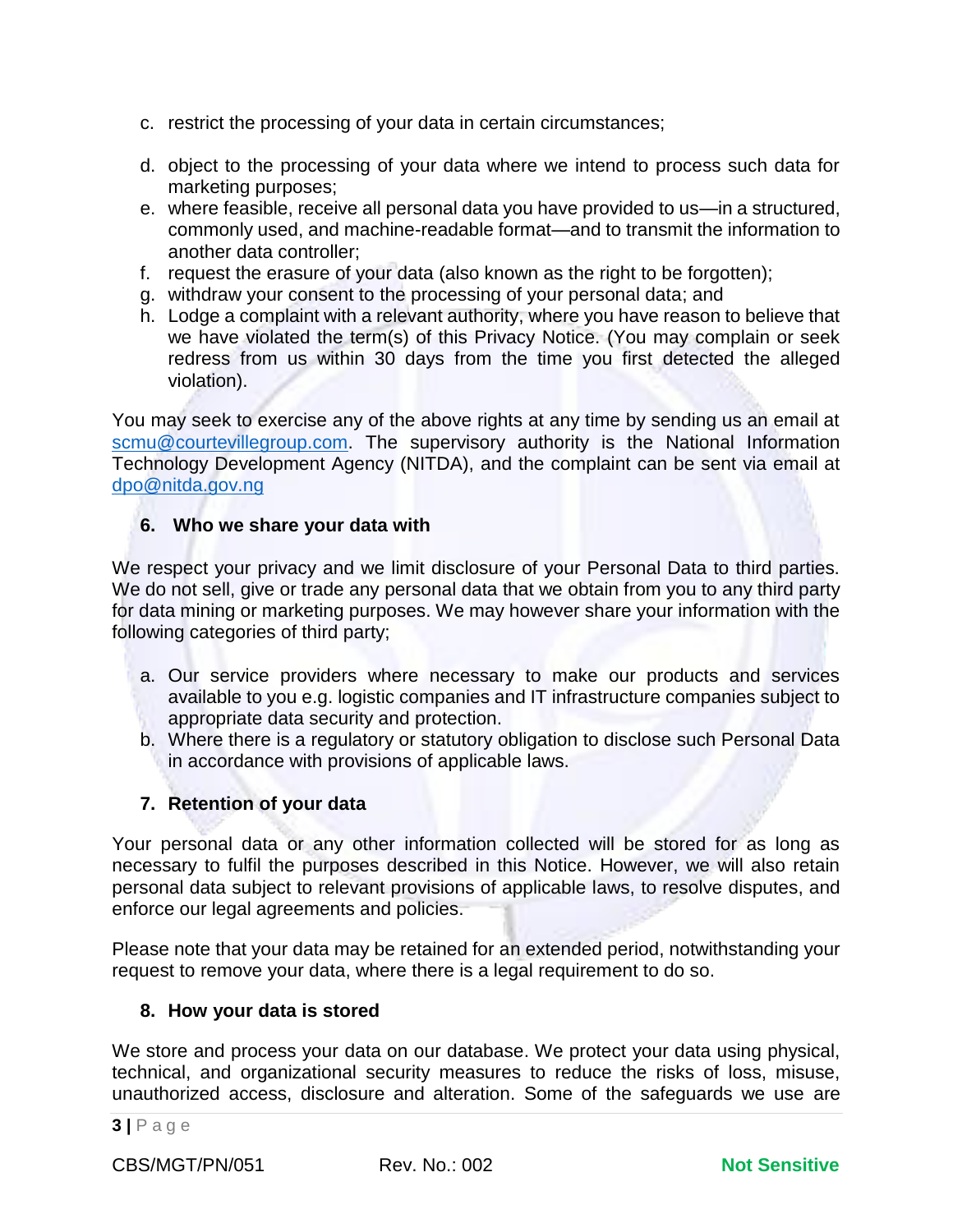firewalls and data encryption, physical access controls, and information access authorization controls.

Where there is an actual or suspected data breach capable of causing harm to your rights and freedoms, we will notify you without undue delay and use our best effort to remedy the violation within one (1) month from the date we notify you.

### **9. International transfer of data**

At present, we do not transfer internationally. This may change. Where personal data is to be transferred to a country outside Nigeria, we shall put adequate measures to ensure safeguards and security of the data.

Our data transfers to the countries that do not offer an adequate protection level are subject to the conditions under the Nigeria Data Protection Regulation (NDPR). We will therefore only transfer Personal Data out of Nigeria on one of the following conditions:

- Your consent has been obtained;
- The transfer is necessary for the performance of a contract between Us and you or implementation of pre-contractual measures taken at your request;
- The transfer is necessary to conclude a contract between Us and the third party in your interest;
- The transfer is necessary for reason of public interest;
- The transfer is for the establishment, exercise or defense of legal claims;
- The transfer is essential to protect your vital interests or other persons, where the Data Subject is physically or legally incapable of giving consent.

To obtain any relevant information regarding any transfers of your Personal Data to third countries (including the appropriate transfer mechanisms), please contact [scmu@courtevillegroup.com](mailto:scmu@courtevillegroup.com)

#### **10.Security of your data**

We are very particular about preserving your privacy and protecting your data. We adopt robust technologies and policies to ensure the personal information we hold about you is suitably protected. We take steps to protect your information from unauthorized access and against unlawful processing, accidental loss, destruction and damage.

We have also taken measures to comply with the global Information Security Management System (ISMS), and have put in place digital and physical security measures to limit or eliminate possibilities of data privacy breach incidents. However, we cannot completely guarantee the security of any information you transmit via our Website, as the internet is not an entirely secure place. We are committed to doing our best to protect you.